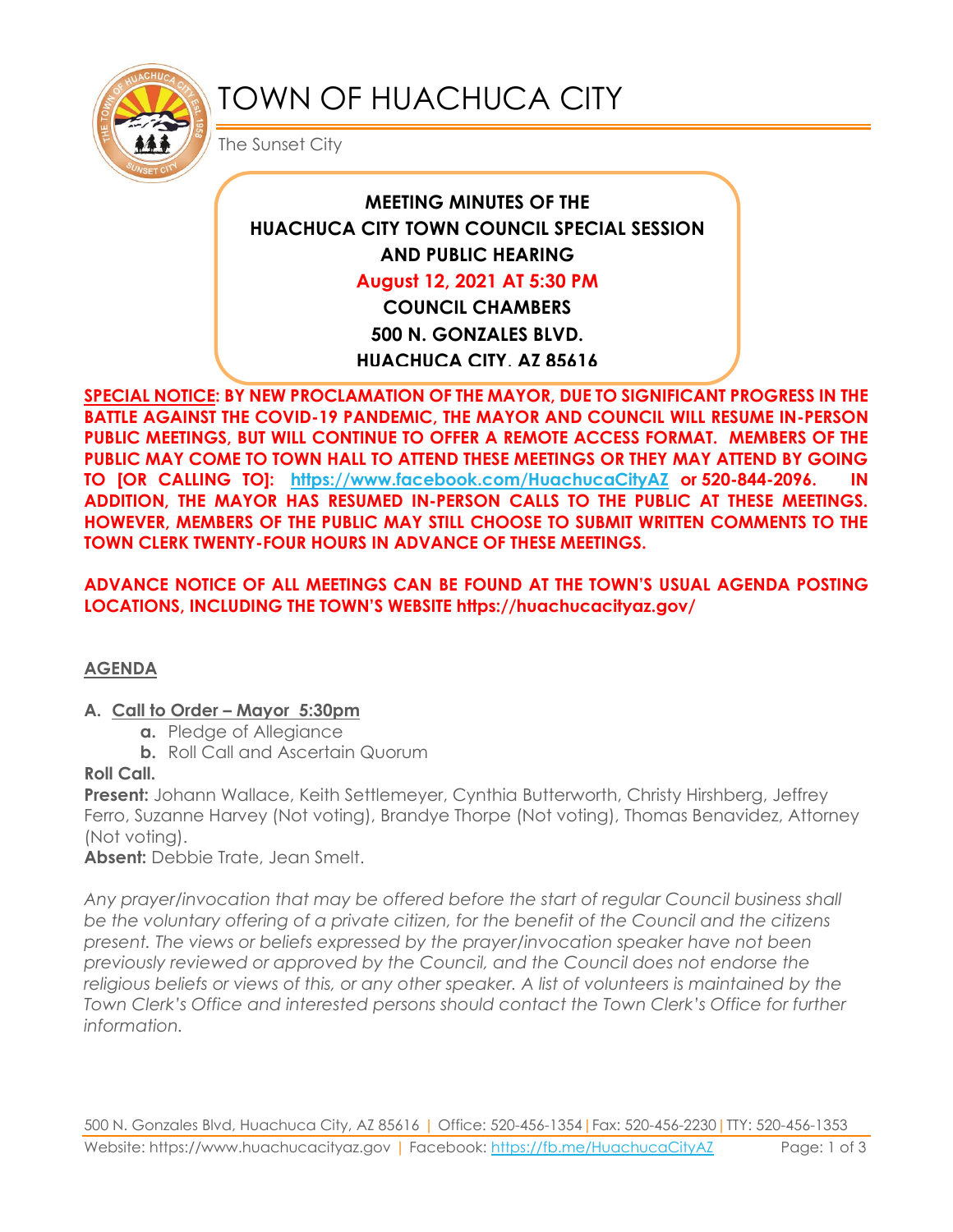#### B. **Call to the Public – Mayor**

*A.R.S. 38-431.01 states the Public Body may make an open call to the public during a public meeting, subject to reasonable time, place and manner restrictions, to allow individuals to address the public body on any issue within the jurisdiction of the Public Body. At the conclusion of an open call to the public, individual members of the Public Body may respond to criticism made by those who have addressed the Public Body, may ask staff to review a matter or may ask that a matter be put on a future agenda. However, members of the Public Body shall not discuss or take legal action on matters raised during an open call to the public unless the matters are properly noticed for discussion and legal action.*

#### **C. New Business Before Council - Mayor**

*Public comment will be taken at the beginning of each agenda item, after the subject has been announced by the Mayor and explained by staff. Any citizen, who wishes, may speak one time for five minutes on each agenda item before or after Council discussion. Questions from Council Members, however, may be directed to staff or a member of the public through the Mayor at any time.* 

**C.1 PUBLIC HEARING [Mayor Wallace]: Public Hearing on the Town's Final Budget and Property Tax Levy for Fiscal Year 2021-2022. Members of the public may appear before the council to comment on the Town's proposed budget and tax levy.** 

**Motion: The public hearing portion of the meeting, Action: Open for Discussion Only, Moved by Johann Wallace, Seconded by Christy Hirshberg.**

**Mayor Wallace opens the floor for the public. No comments are made either in person or through Facebook.**

**Motion: 5:35 pm The public hearing portion of the meeting, Action: Close, Moved by Johann Wallace, None seconded. Motion passed unanimously.**

**C.2 Discussion and/or Action [Mayor Wallace]: RESOLUTION NO. 2021-14 A RESOLUTION OF THE MAYOR AND COUNCIL OF THE TOWN OF HUACHUCA CITY, ARIZONA, TO ADOPT THE FINAL BUDGET FOR FISCAL YEAR 2021-2022.**

**Motion: Item C.2, Action: Open for Discussion and/or Action, Moved by Johann Wallace, Seconded by Christy Hirshberg.**

**Motion: Resolution 2021-14, Action: Approve, Moved by Johann Wallace, Seconded by Christy Hirshberg. Motion passed unanimously.**